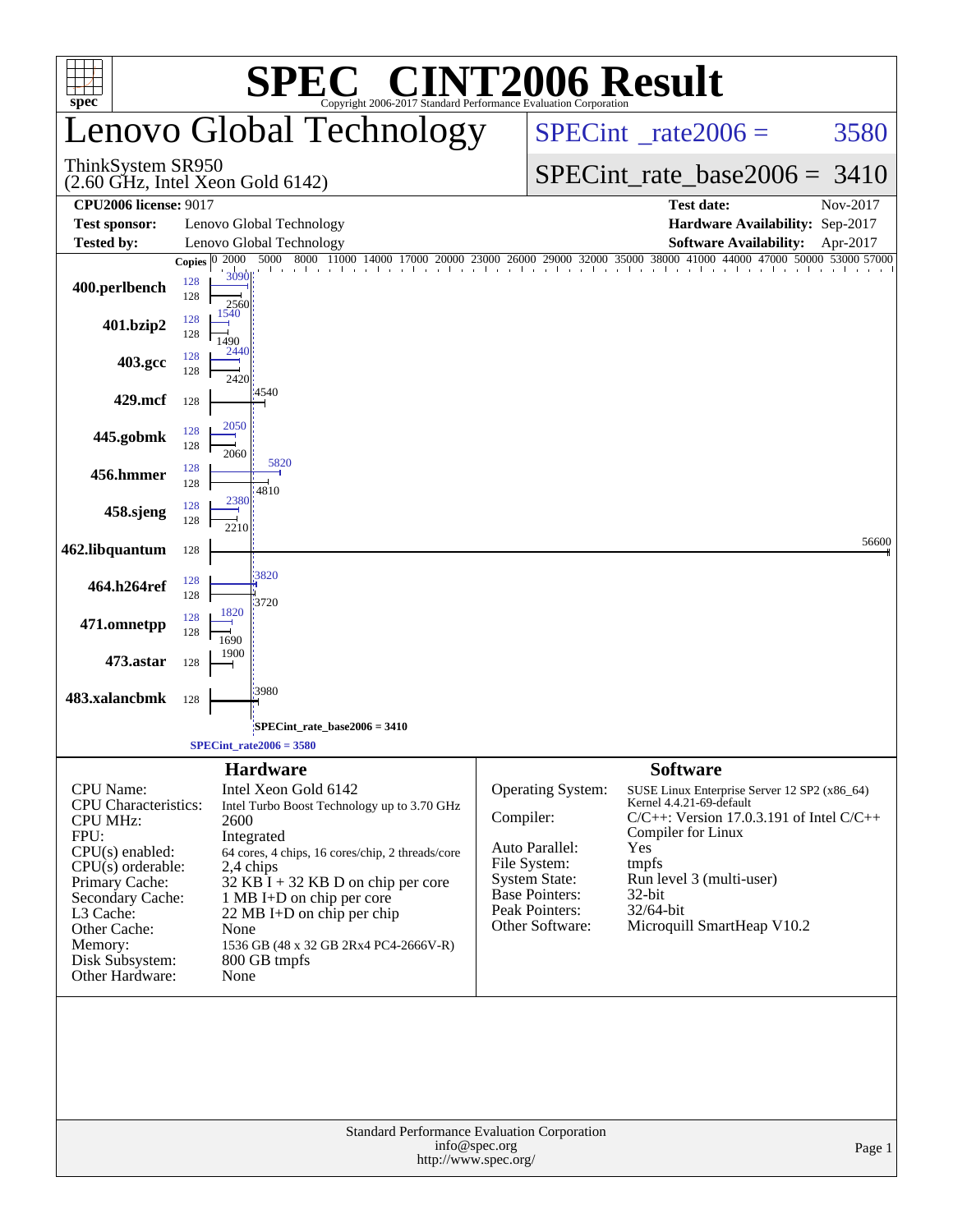

## enovo Global Technology

#### ThinkSystem SR950

(2.60 GHz, Intel Xeon Gold 6142)

SPECint rate $2006 = 3580$ 

#### [SPECint\\_rate\\_base2006 =](http://www.spec.org/auto/cpu2006/Docs/result-fields.html#SPECintratebase2006) 3410

**[CPU2006 license:](http://www.spec.org/auto/cpu2006/Docs/result-fields.html#CPU2006license)** 9017 **[Test date:](http://www.spec.org/auto/cpu2006/Docs/result-fields.html#Testdate)** Nov-2017

**[Test sponsor:](http://www.spec.org/auto/cpu2006/Docs/result-fields.html#Testsponsor)** Lenovo Global Technology **[Hardware Availability:](http://www.spec.org/auto/cpu2006/Docs/result-fields.html#HardwareAvailability)** Sep-2017

**[Tested by:](http://www.spec.org/auto/cpu2006/Docs/result-fields.html#Testedby)** Lenovo Global Technology **[Software Availability:](http://www.spec.org/auto/cpu2006/Docs/result-fields.html#SoftwareAvailability)** Apr-2017

#### **[Results Table](http://www.spec.org/auto/cpu2006/Docs/result-fields.html#ResultsTable)**

|                                                                                                                                                     | <b>Base</b>   |                |       |                |       |                |             | <b>Peak</b>   |                |              |                |              |                |              |
|-----------------------------------------------------------------------------------------------------------------------------------------------------|---------------|----------------|-------|----------------|-------|----------------|-------------|---------------|----------------|--------------|----------------|--------------|----------------|--------------|
| <b>Benchmark</b>                                                                                                                                    | <b>Copies</b> | <b>Seconds</b> | Ratio | <b>Seconds</b> | Ratio | <b>Seconds</b> | Ratio       | <b>Copies</b> | <b>Seconds</b> | <b>Ratio</b> | <b>Seconds</b> | <b>Ratio</b> | <b>Seconds</b> | <b>Ratio</b> |
| 400.perlbench                                                                                                                                       | 128           | 488            | 2560  | 488            | 2560  | 488            | 2560        | 128           | 404            | 3090         | 405            | 3090         | 404            | 3090         |
| 401.bzip2                                                                                                                                           | 128           | 830            | 1490  | 830            | 1490  | 835            | 1480        | 128           | 798            | 1550         | 800            | 1540         | 801            | 1540         |
| $403.\text{gcc}$                                                                                                                                    | 128           | 426            | 2420  | 425            | 2420  | 427            | 2420        | 128           | 423            | 2440         | 424            | 2430         | 423            | 2440         |
| $429$ .mcf                                                                                                                                          | 128           | 255            | 4570  | 258            | 4530  | 257            | 4540        | 128           | 255            | 4570         | 258            | 4530         | 257            | 4540         |
| $445$ .gobmk                                                                                                                                        | 128           | 652            | 2060  | 652            | 2060  | 651            | <b>2060</b> | 128           | 652            | 2060         | 653            | 2050         | 654            | 2050         |
| 456.hmmer                                                                                                                                           | 128           | 248            | 4810  | 247            | 4840  | 249            | 4800        | 128           | 204            | 5860         | 205            | 5820         | 206            | 5790         |
| 458 sjeng                                                                                                                                           | 128           | 701            | 2210  | 700            | 2210  | 701            | 2210        | 128           | 650            | 2380         | 651            | 2380         | 651            | 2380         |
| 462.libquantum                                                                                                                                      | 128           | 46.8           | 56700 | 46.9           | 56600 | 46.9           | 56500       | 128           | 46.8           | 56700        | 46.9           | 56600        | 46.9           | 56500        |
| 464.h264ref                                                                                                                                         | 128           | 763            | 3710  | 761            | 3720  | 762            | 3720        | 128           | 747            | 3790         | 742            | 3820         | 740            | 3830         |
| 471.omnetpp                                                                                                                                         | 128           | 476            | 1680  | 475            | 1690  | 475            | 1690        | 128           | 439            | 1820         | 439            | 1820         | 439            | 1820         |
| 473.astar                                                                                                                                           | 128           | 474            | 1900  | 474            | 1900  | 473            | 1900        | 128           | 474            | 1900         | 474            | 1900         | 473            | 1900         |
| 483.xalancbmk                                                                                                                                       | 128           | 222            | 3980  | 222            | 3980  | 222            | 3980        | 128           | 222            | 3980         | 222            | 3980         | 222            | 3980         |
| Danilla, ann an India<br>المولومين المستحدث والمتحالة المنافذ فالمتحدث<br>Deld and called to a family distant<br>المدف محالة مداما<br>$\sim$ $\sim$ |               |                |       |                |       |                |             |               |                |              |                |              |                |              |

Results appear in the [order in which they were run.](http://www.spec.org/auto/cpu2006/Docs/result-fields.html#RunOrder) Bold underlined text [indicates a median measurement.](http://www.spec.org/auto/cpu2006/Docs/result-fields.html#Median)

#### **[Submit Notes](http://www.spec.org/auto/cpu2006/Docs/result-fields.html#SubmitNotes)**

 The numactl mechanism was used to bind copies to processors. The config file option 'submit' was used to generate numactl commands to bind each copy to a specific processor. For details, please see the config file.

#### **[Operating System Notes](http://www.spec.org/auto/cpu2006/Docs/result-fields.html#OperatingSystemNotes)**

 Stack size set to unlimited using "ulimit -s unlimited" Tmpfs filesystem can be set with: mount -t tmpfs -o size=800g tmpfs /home Process tuning setting:<br>echo 50000 > /proc echo 50000 > /proc/sys/kernel/sched\_cfs\_bandwidth\_slice\_us echo 240000000 > /proc/sys/kernel/sched\_latency\_ns echo 5000000 > /proc/sys/kernel/sched\_migration\_cost\_ns echo 100000000 > /proc/sys/kernel/sched\_min\_granularity\_ns echo 150000000 > /proc/sys/kernel/sched\_wakeup\_granularity\_ns

#### **[Platform Notes](http://www.spec.org/auto/cpu2006/Docs/result-fields.html#PlatformNotes)**

BIOS configuration: Choose Operating Mode set to Maximum Performance SNC set to Enable DCU Streamer Prefetcher set to Disable Stale AtoS set to Enable LLC dead line alloc set to Disable Sysinfo program /home/cpu2006-1.2-ic17.0u3/config/sysinfo.rev6993 Revision 6993 of 2015-11-06 (b5e8d4b4eb51ed28d7f98696cbe290c1) running on linux-uyxw Fri Nov 10 23:09:27 2017 Continued on next page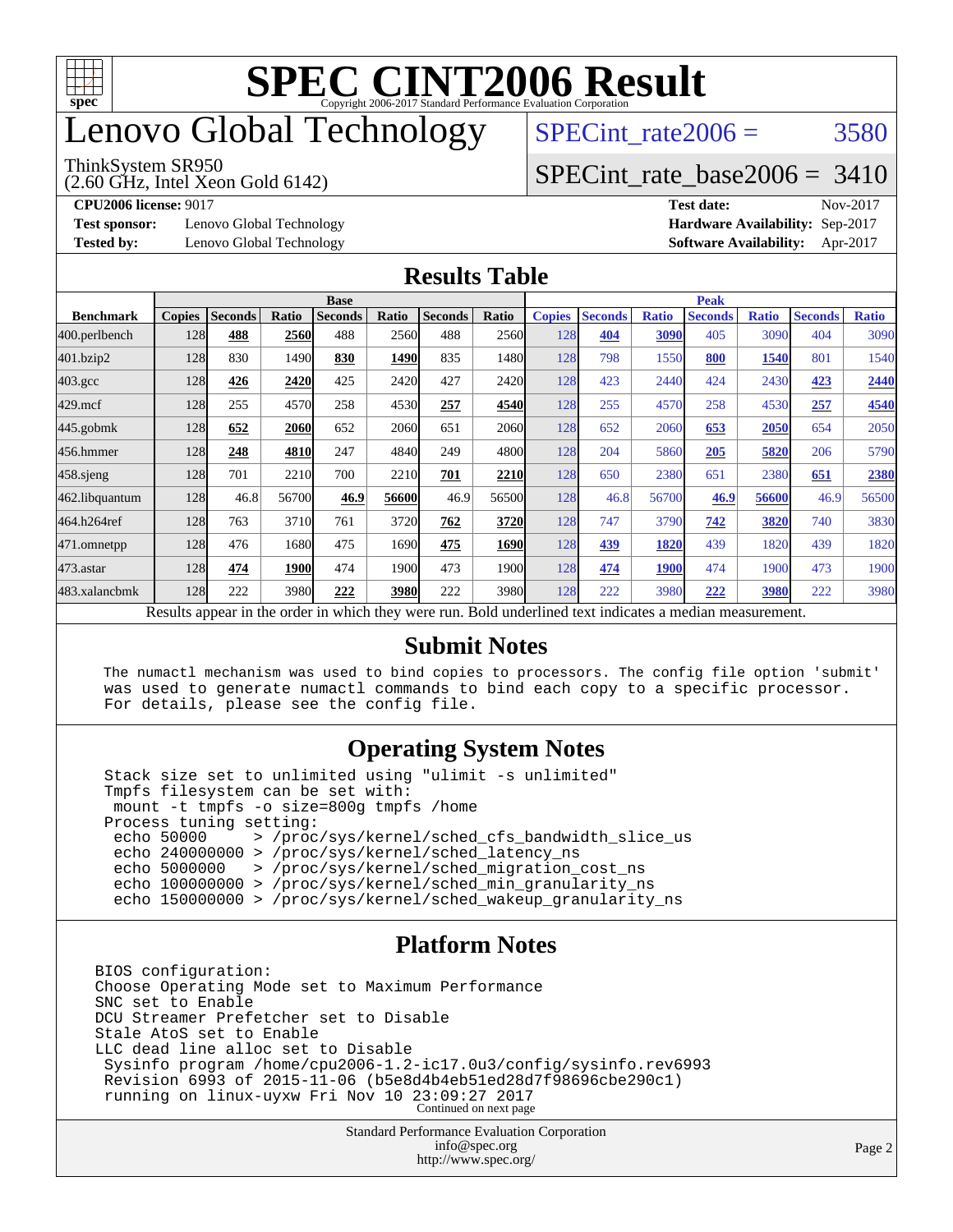

## enovo Global Technology

SPECint rate $2006 = 3580$ 

(2.60 GHz, Intel Xeon Gold 6142) ThinkSystem SR950

[SPECint\\_rate\\_base2006 =](http://www.spec.org/auto/cpu2006/Docs/result-fields.html#SPECintratebase2006) 3410

**[Test sponsor:](http://www.spec.org/auto/cpu2006/Docs/result-fields.html#Testsponsor)** Lenovo Global Technology **[Hardware Availability:](http://www.spec.org/auto/cpu2006/Docs/result-fields.html#HardwareAvailability)** Sep-2017 **[Tested by:](http://www.spec.org/auto/cpu2006/Docs/result-fields.html#Testedby)** Lenovo Global Technology **[Software Availability:](http://www.spec.org/auto/cpu2006/Docs/result-fields.html#SoftwareAvailability)** Apr-2017

**[CPU2006 license:](http://www.spec.org/auto/cpu2006/Docs/result-fields.html#CPU2006license)** 9017 **[Test date:](http://www.spec.org/auto/cpu2006/Docs/result-fields.html#Testdate)** Nov-2017

#### **[Platform Notes \(Continued\)](http://www.spec.org/auto/cpu2006/Docs/result-fields.html#PlatformNotes)**

Standard Performance Evaluation Corporation [info@spec.org](mailto:info@spec.org) This section contains SUT (System Under Test) info as seen by some common utilities. To remove or add to this section, see: <http://www.spec.org/cpu2006/Docs/config.html#sysinfo> From /proc/cpuinfo model name : Intel(R) Xeon(R) Gold 6142 CPU @ 2.60GHz 4 "physical id"s (chips) 128 "processors" cores, siblings (Caution: counting these is hw and system dependent. The following excerpts from /proc/cpuinfo might not be reliable. Use with caution.) cpu cores : 16 siblings : 32 physical 0: cores 0 1 2 3 4 5 6 7 8 9 10 11 12 13 14 15 physical 1: cores 0 1 2 3 4 5 6 7 8 9 10 11 12 13 14 15 physical 2: cores 0 1 2 3 4 5 6 7 8 9 10 11 12 13 14 15 physical 3: cores 0 1 2 3 4 5 6 7 8 9 10 11 12 13 14 15 cache size : 22528 KB From /proc/meminfo MemTotal: 1584766288 kB HugePages\_Total: 0 Hugepagesize: 2048 kB From /etc/\*release\* /etc/\*version\* SuSE-release: SUSE Linux Enterprise Server 12 (x86\_64) VERSION = 12 PATCHLEVEL = 2 # This file is deprecated and will be removed in a future service pack or release. # Please check /etc/os-release for details about this release. os-release: NAME="SLES" VERSION="12-SP2" VERSION\_ID="12.2" PRETTY\_NAME="SUSE Linux Enterprise Server 12 SP2" ID="sles" ANSI\_COLOR="0;32" CPE\_NAME="cpe:/o:suse:sles:12:sp2" uname -a: Linux linux-uyxw 4.4.21-69-default #1 SMP Tue Oct 25 10:58:20 UTC 2016 (9464f67) x86\_64 x86\_64 x86\_64 GNU/Linux run-level 3 Nov 10 23:07 SPEC is set to: /home/cpu2006-1.2-ic17.0u3<br>Filesystem Type Size Used Avail Used Avail Use% Mounted on tmpfs tmpfs 800G 5.0G 796G 1% /home Additional information from dmidecode: Continued on next page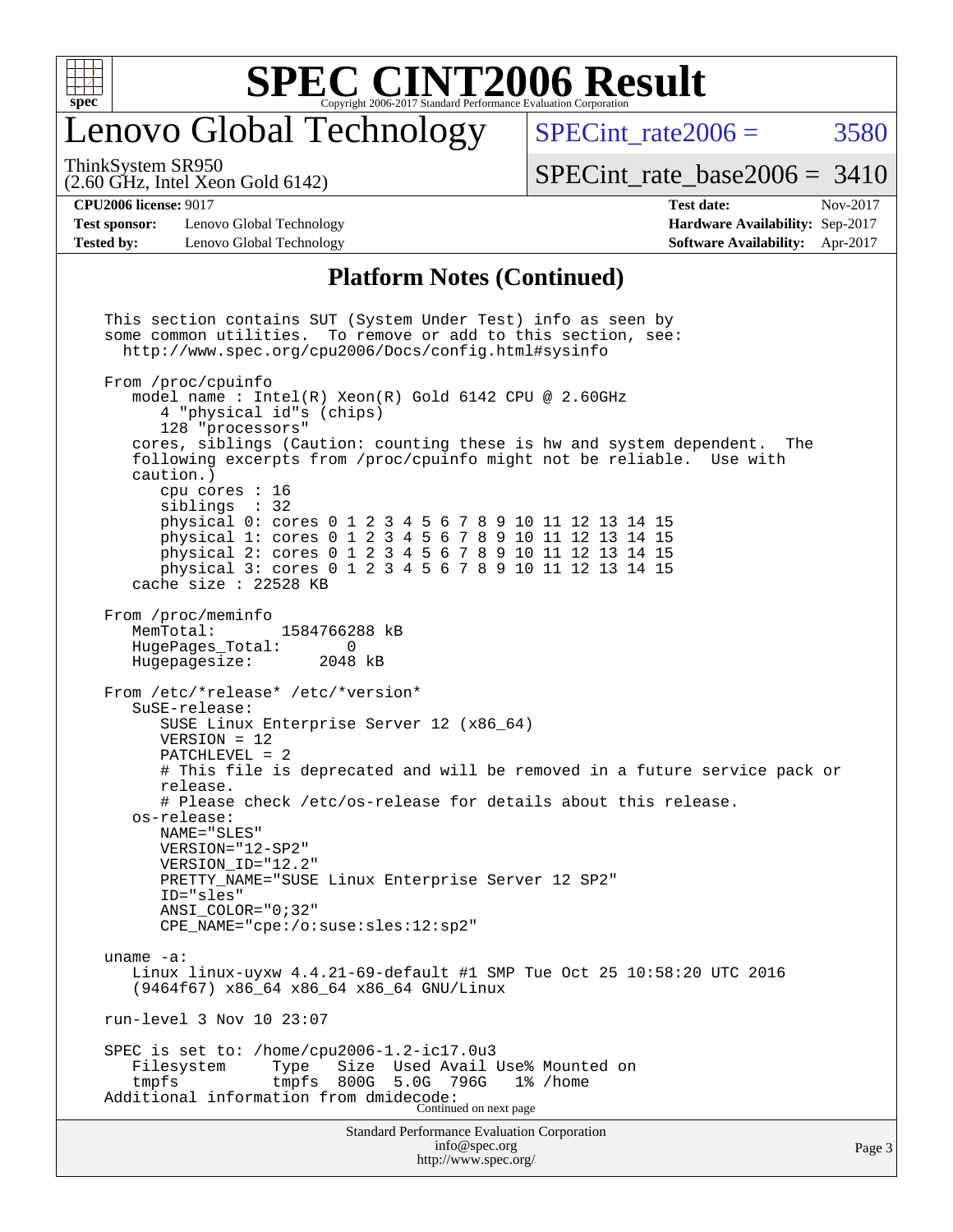

## enovo Global Technology

SPECint rate $2006 = 3580$ 

(2.60 GHz, Intel Xeon Gold 6142) ThinkSystem SR950

[SPECint\\_rate\\_base2006 =](http://www.spec.org/auto/cpu2006/Docs/result-fields.html#SPECintratebase2006) 3410

**[Test sponsor:](http://www.spec.org/auto/cpu2006/Docs/result-fields.html#Testsponsor)** Lenovo Global Technology **[Hardware Availability:](http://www.spec.org/auto/cpu2006/Docs/result-fields.html#HardwareAvailability)** Sep-2017 **[Tested by:](http://www.spec.org/auto/cpu2006/Docs/result-fields.html#Testedby)** Lenovo Global Technology **[Software Availability:](http://www.spec.org/auto/cpu2006/Docs/result-fields.html#SoftwareAvailability)** Apr-2017

**[CPU2006 license:](http://www.spec.org/auto/cpu2006/Docs/result-fields.html#CPU2006license)** 9017 **[Test date:](http://www.spec.org/auto/cpu2006/Docs/result-fields.html#Testdate)** Nov-2017

#### **[Platform Notes \(Continued\)](http://www.spec.org/auto/cpu2006/Docs/result-fields.html#PlatformNotes)**

 Warning: Use caution when you interpret this section. The 'dmidecode' program reads system data which is "intended to allow hardware to be accurately determined", but the intent may not be met, as there are frequent changes to hardware, firmware, and the "DMTF SMBIOS" standard.

 BIOS Lenovo -[PSE103K-1.00]- 06/19/2017 Memory: 48x NO DIMM NO DIMM 48x Samsung M393A4K40BB2-CTD 32 GB 2 rank 2666 MHz

(End of data from sysinfo program)

#### **[General Notes](http://www.spec.org/auto/cpu2006/Docs/result-fields.html#GeneralNotes)**

Environment variables set by runspec before the start of the run: LD\_LIBRARY\_PATH = "/home/cpu2006-1.2-ic17.0u3/lib/ia32:/home/cpu2006-1.2-ic17.0u3/lib/intel64:/home/cpu2006-1.2-ic17.0u3/sh10.2"

 Binaries compiled on a system with 1x Intel Core i7-4790 CPU + 32GB RAM memory using Redhat Enterprise Linux 7.2 Transparent Huge Pages enabled by default Filesystem page cache cleared with: shell invocation of 'sync; echo 3 > /proc/sys/vm/drop\_caches' prior to run runspec command invoked through numactl i.e.: numactl --interleave=all runspec <etc>

### **[Base Compiler Invocation](http://www.spec.org/auto/cpu2006/Docs/result-fields.html#BaseCompilerInvocation)**

[C benchmarks](http://www.spec.org/auto/cpu2006/Docs/result-fields.html#Cbenchmarks):

[icc -m32 -L/opt/intel/compilers\\_and\\_libraries\\_2017/linux/lib/ia32](http://www.spec.org/cpu2006/results/res2017q4/cpu2006-20171114-50716.flags.html#user_CCbase_intel_icc_c29f3ff5a7ed067b11e4ec10a03f03ae)

[C++ benchmarks:](http://www.spec.org/auto/cpu2006/Docs/result-fields.html#CXXbenchmarks)

[icpc -m32 -L/opt/intel/compilers\\_and\\_libraries\\_2017/linux/lib/ia32](http://www.spec.org/cpu2006/results/res2017q4/cpu2006-20171114-50716.flags.html#user_CXXbase_intel_icpc_8c35c7808b62dab9ae41a1aa06361b6b)

### **[Base Portability Flags](http://www.spec.org/auto/cpu2006/Docs/result-fields.html#BasePortabilityFlags)**

 400.perlbench: [-D\\_FILE\\_OFFSET\\_BITS=64](http://www.spec.org/cpu2006/results/res2017q4/cpu2006-20171114-50716.flags.html#user_basePORTABILITY400_perlbench_file_offset_bits_64_438cf9856305ebd76870a2c6dc2689ab) [-DSPEC\\_CPU\\_LINUX\\_IA32](http://www.spec.org/cpu2006/results/res2017q4/cpu2006-20171114-50716.flags.html#b400.perlbench_baseCPORTABILITY_DSPEC_CPU_LINUX_IA32) 401.bzip2: [-D\\_FILE\\_OFFSET\\_BITS=64](http://www.spec.org/cpu2006/results/res2017q4/cpu2006-20171114-50716.flags.html#user_basePORTABILITY401_bzip2_file_offset_bits_64_438cf9856305ebd76870a2c6dc2689ab) 403.gcc: [-D\\_FILE\\_OFFSET\\_BITS=64](http://www.spec.org/cpu2006/results/res2017q4/cpu2006-20171114-50716.flags.html#user_basePORTABILITY403_gcc_file_offset_bits_64_438cf9856305ebd76870a2c6dc2689ab) 429.mcf: [-D\\_FILE\\_OFFSET\\_BITS=64](http://www.spec.org/cpu2006/results/res2017q4/cpu2006-20171114-50716.flags.html#user_basePORTABILITY429_mcf_file_offset_bits_64_438cf9856305ebd76870a2c6dc2689ab) 445.gobmk: [-D\\_FILE\\_OFFSET\\_BITS=64](http://www.spec.org/cpu2006/results/res2017q4/cpu2006-20171114-50716.flags.html#user_basePORTABILITY445_gobmk_file_offset_bits_64_438cf9856305ebd76870a2c6dc2689ab) 456.hmmer: [-D\\_FILE\\_OFFSET\\_BITS=64](http://www.spec.org/cpu2006/results/res2017q4/cpu2006-20171114-50716.flags.html#user_basePORTABILITY456_hmmer_file_offset_bits_64_438cf9856305ebd76870a2c6dc2689ab) 458.sjeng: [-D\\_FILE\\_OFFSET\\_BITS=64](http://www.spec.org/cpu2006/results/res2017q4/cpu2006-20171114-50716.flags.html#user_basePORTABILITY458_sjeng_file_offset_bits_64_438cf9856305ebd76870a2c6dc2689ab) 462.libquantum: [-D\\_FILE\\_OFFSET\\_BITS=64](http://www.spec.org/cpu2006/results/res2017q4/cpu2006-20171114-50716.flags.html#user_basePORTABILITY462_libquantum_file_offset_bits_64_438cf9856305ebd76870a2c6dc2689ab) [-DSPEC\\_CPU\\_LINUX](http://www.spec.org/cpu2006/results/res2017q4/cpu2006-20171114-50716.flags.html#b462.libquantum_baseCPORTABILITY_DSPEC_CPU_LINUX) 464.h264ref: [-D\\_FILE\\_OFFSET\\_BITS=64](http://www.spec.org/cpu2006/results/res2017q4/cpu2006-20171114-50716.flags.html#user_basePORTABILITY464_h264ref_file_offset_bits_64_438cf9856305ebd76870a2c6dc2689ab) 471.omnetpp: [-D\\_FILE\\_OFFSET\\_BITS=64](http://www.spec.org/cpu2006/results/res2017q4/cpu2006-20171114-50716.flags.html#user_basePORTABILITY471_omnetpp_file_offset_bits_64_438cf9856305ebd76870a2c6dc2689ab)

Continued on next page

Standard Performance Evaluation Corporation [info@spec.org](mailto:info@spec.org) <http://www.spec.org/>

Page 4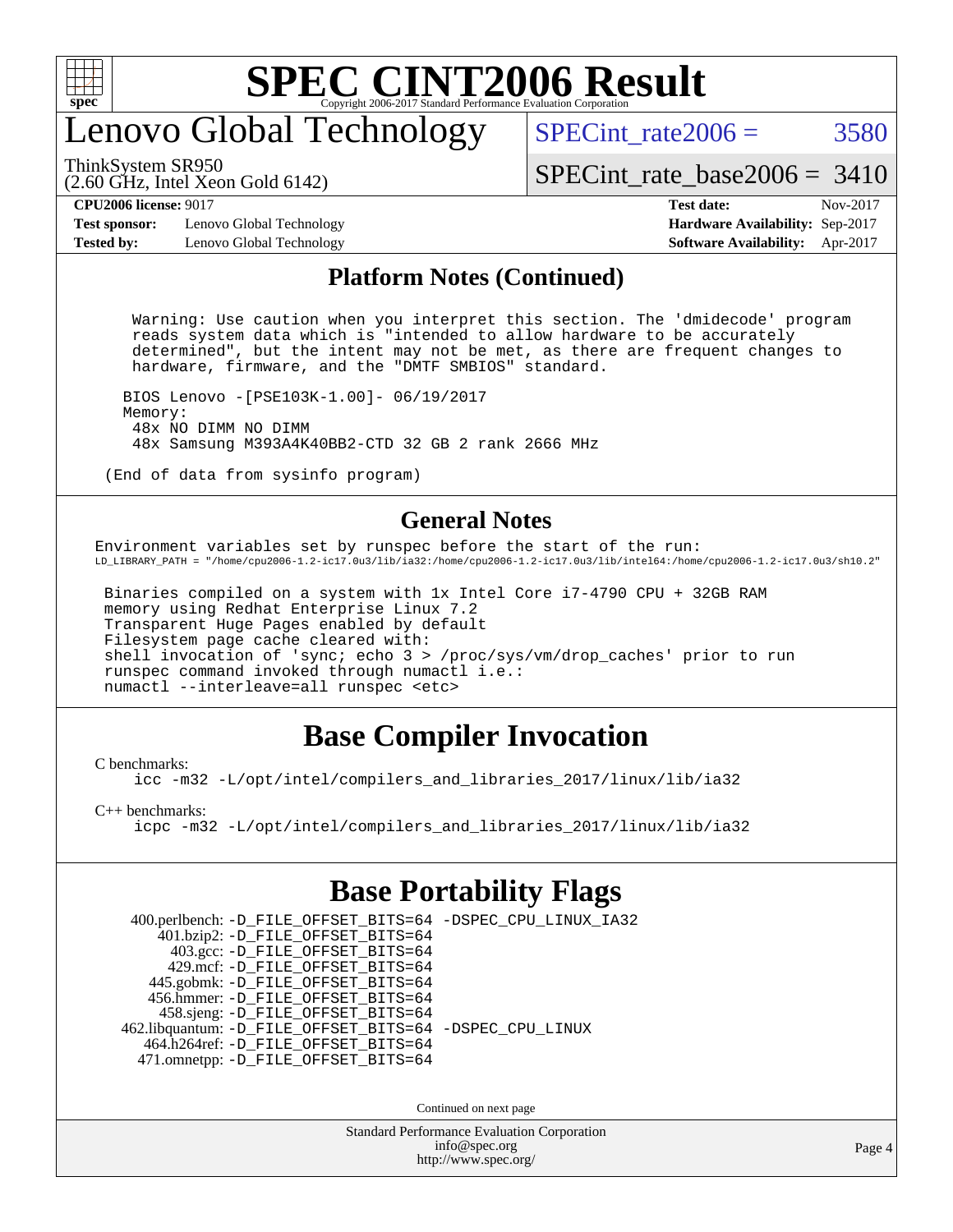

## enovo Global Technology

ThinkSystem SR950

SPECint rate $2006 = 3580$ 

(2.60 GHz, Intel Xeon Gold 6142)

**[Test sponsor:](http://www.spec.org/auto/cpu2006/Docs/result-fields.html#Testsponsor)** Lenovo Global Technology **[Hardware Availability:](http://www.spec.org/auto/cpu2006/Docs/result-fields.html#HardwareAvailability)** Sep-2017 **[Tested by:](http://www.spec.org/auto/cpu2006/Docs/result-fields.html#Testedby)** Lenovo Global Technology **[Software Availability:](http://www.spec.org/auto/cpu2006/Docs/result-fields.html#SoftwareAvailability)** Apr-2017

[SPECint\\_rate\\_base2006 =](http://www.spec.org/auto/cpu2006/Docs/result-fields.html#SPECintratebase2006) 3410 **[CPU2006 license:](http://www.spec.org/auto/cpu2006/Docs/result-fields.html#CPU2006license)** 9017 **[Test date:](http://www.spec.org/auto/cpu2006/Docs/result-fields.html#Testdate)** Nov-2017

# **[Base Portability Flags \(Continued\)](http://www.spec.org/auto/cpu2006/Docs/result-fields.html#BasePortabilityFlags)**

473.astar: [-D\\_FILE\\_OFFSET\\_BITS=64](http://www.spec.org/cpu2006/results/res2017q4/cpu2006-20171114-50716.flags.html#user_basePORTABILITY473_astar_file_offset_bits_64_438cf9856305ebd76870a2c6dc2689ab)

483.xalancbmk: [-D\\_FILE\\_OFFSET\\_BITS=64](http://www.spec.org/cpu2006/results/res2017q4/cpu2006-20171114-50716.flags.html#user_basePORTABILITY483_xalancbmk_file_offset_bits_64_438cf9856305ebd76870a2c6dc2689ab) [-DSPEC\\_CPU\\_LINUX](http://www.spec.org/cpu2006/results/res2017q4/cpu2006-20171114-50716.flags.html#b483.xalancbmk_baseCXXPORTABILITY_DSPEC_CPU_LINUX)

#### **[Base Optimization Flags](http://www.spec.org/auto/cpu2006/Docs/result-fields.html#BaseOptimizationFlags)**

[C benchmarks](http://www.spec.org/auto/cpu2006/Docs/result-fields.html#Cbenchmarks):

[-xCORE-AVX512](http://www.spec.org/cpu2006/results/res2017q4/cpu2006-20171114-50716.flags.html#user_CCbase_f-xCORE-AVX512) [-ipo](http://www.spec.org/cpu2006/results/res2017q4/cpu2006-20171114-50716.flags.html#user_CCbase_f-ipo) [-O3](http://www.spec.org/cpu2006/results/res2017q4/cpu2006-20171114-50716.flags.html#user_CCbase_f-O3) [-no-prec-div](http://www.spec.org/cpu2006/results/res2017q4/cpu2006-20171114-50716.flags.html#user_CCbase_f-no-prec-div) [-qopt-prefetch](http://www.spec.org/cpu2006/results/res2017q4/cpu2006-20171114-50716.flags.html#user_CCbase_f-qopt-prefetch) [-qopt-mem-layout-trans=3](http://www.spec.org/cpu2006/results/res2017q4/cpu2006-20171114-50716.flags.html#user_CCbase_f-qopt-mem-layout-trans_170f5be61cd2cedc9b54468c59262d5d)

[C++ benchmarks:](http://www.spec.org/auto/cpu2006/Docs/result-fields.html#CXXbenchmarks)

[-xCORE-AVX512](http://www.spec.org/cpu2006/results/res2017q4/cpu2006-20171114-50716.flags.html#user_CXXbase_f-xCORE-AVX512) [-ipo](http://www.spec.org/cpu2006/results/res2017q4/cpu2006-20171114-50716.flags.html#user_CXXbase_f-ipo) [-O3](http://www.spec.org/cpu2006/results/res2017q4/cpu2006-20171114-50716.flags.html#user_CXXbase_f-O3) [-no-prec-div](http://www.spec.org/cpu2006/results/res2017q4/cpu2006-20171114-50716.flags.html#user_CXXbase_f-no-prec-div) [-qopt-prefetch](http://www.spec.org/cpu2006/results/res2017q4/cpu2006-20171114-50716.flags.html#user_CXXbase_f-qopt-prefetch) [-qopt-mem-layout-trans=3](http://www.spec.org/cpu2006/results/res2017q4/cpu2006-20171114-50716.flags.html#user_CXXbase_f-qopt-mem-layout-trans_170f5be61cd2cedc9b54468c59262d5d) [-Wl,-z,muldefs](http://www.spec.org/cpu2006/results/res2017q4/cpu2006-20171114-50716.flags.html#user_CXXbase_link_force_multiple1_74079c344b956b9658436fd1b6dd3a8a) [-L/sh10.2 -lsmartheap](http://www.spec.org/cpu2006/results/res2017q4/cpu2006-20171114-50716.flags.html#user_CXXbase_SmartHeap_b831f2d313e2fffa6dfe3f00ffc1f1c0)

#### **[Base Other Flags](http://www.spec.org/auto/cpu2006/Docs/result-fields.html#BaseOtherFlags)**

[C benchmarks](http://www.spec.org/auto/cpu2006/Docs/result-fields.html#Cbenchmarks):

403.gcc: [-Dalloca=\\_alloca](http://www.spec.org/cpu2006/results/res2017q4/cpu2006-20171114-50716.flags.html#b403.gcc_baseEXTRA_CFLAGS_Dalloca_be3056838c12de2578596ca5467af7f3)

#### **[Peak Compiler Invocation](http://www.spec.org/auto/cpu2006/Docs/result-fields.html#PeakCompilerInvocation)**

[C benchmarks \(except as noted below\)](http://www.spec.org/auto/cpu2006/Docs/result-fields.html#Cbenchmarksexceptasnotedbelow):

[icc -m32 -L/opt/intel/compilers\\_and\\_libraries\\_2017/linux/lib/ia32](http://www.spec.org/cpu2006/results/res2017q4/cpu2006-20171114-50716.flags.html#user_CCpeak_intel_icc_c29f3ff5a7ed067b11e4ec10a03f03ae)

400.perlbench: [icc -m64](http://www.spec.org/cpu2006/results/res2017q4/cpu2006-20171114-50716.flags.html#user_peakCCLD400_perlbench_intel_icc_64bit_bda6cc9af1fdbb0edc3795bac97ada53)

401.bzip2: [icc -m64](http://www.spec.org/cpu2006/results/res2017q4/cpu2006-20171114-50716.flags.html#user_peakCCLD401_bzip2_intel_icc_64bit_bda6cc9af1fdbb0edc3795bac97ada53)

456.hmmer: [icc -m64](http://www.spec.org/cpu2006/results/res2017q4/cpu2006-20171114-50716.flags.html#user_peakCCLD456_hmmer_intel_icc_64bit_bda6cc9af1fdbb0edc3795bac97ada53)

458.sjeng: [icc -m64](http://www.spec.org/cpu2006/results/res2017q4/cpu2006-20171114-50716.flags.html#user_peakCCLD458_sjeng_intel_icc_64bit_bda6cc9af1fdbb0edc3795bac97ada53)

[C++ benchmarks:](http://www.spec.org/auto/cpu2006/Docs/result-fields.html#CXXbenchmarks)

[icpc -m32 -L/opt/intel/compilers\\_and\\_libraries\\_2017/linux/lib/ia32](http://www.spec.org/cpu2006/results/res2017q4/cpu2006-20171114-50716.flags.html#user_CXXpeak_intel_icpc_8c35c7808b62dab9ae41a1aa06361b6b)

#### **[Peak Portability Flags](http://www.spec.org/auto/cpu2006/Docs/result-fields.html#PeakPortabilityFlags)**

 400.perlbench: [-DSPEC\\_CPU\\_LP64](http://www.spec.org/cpu2006/results/res2017q4/cpu2006-20171114-50716.flags.html#b400.perlbench_peakCPORTABILITY_DSPEC_CPU_LP64) [-DSPEC\\_CPU\\_LINUX\\_X64](http://www.spec.org/cpu2006/results/res2017q4/cpu2006-20171114-50716.flags.html#b400.perlbench_peakCPORTABILITY_DSPEC_CPU_LINUX_X64) 401.bzip2: [-DSPEC\\_CPU\\_LP64](http://www.spec.org/cpu2006/results/res2017q4/cpu2006-20171114-50716.flags.html#suite_peakCPORTABILITY401_bzip2_DSPEC_CPU_LP64) 403.gcc: [-D\\_FILE\\_OFFSET\\_BITS=64](http://www.spec.org/cpu2006/results/res2017q4/cpu2006-20171114-50716.flags.html#user_peakPORTABILITY403_gcc_file_offset_bits_64_438cf9856305ebd76870a2c6dc2689ab) 429.mcf: [-D\\_FILE\\_OFFSET\\_BITS=64](http://www.spec.org/cpu2006/results/res2017q4/cpu2006-20171114-50716.flags.html#user_peakPORTABILITY429_mcf_file_offset_bits_64_438cf9856305ebd76870a2c6dc2689ab)

Continued on next page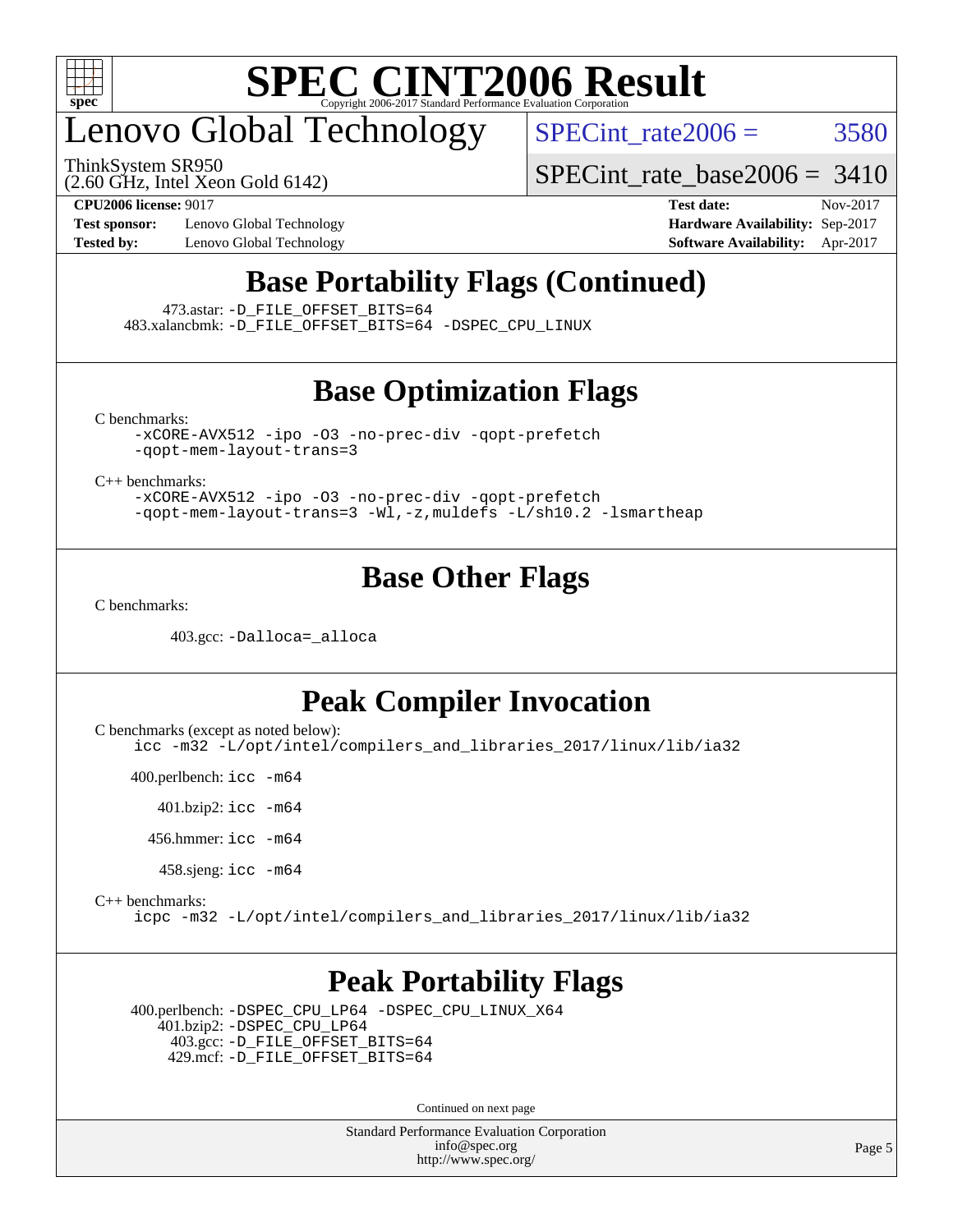

enovo Global Technology

SPECint rate $2006 = 3580$ 

(2.60 GHz, Intel Xeon Gold 6142) ThinkSystem SR950

[SPECint\\_rate\\_base2006 =](http://www.spec.org/auto/cpu2006/Docs/result-fields.html#SPECintratebase2006) 3410

**[Test sponsor:](http://www.spec.org/auto/cpu2006/Docs/result-fields.html#Testsponsor)** Lenovo Global Technology **[Hardware Availability:](http://www.spec.org/auto/cpu2006/Docs/result-fields.html#HardwareAvailability)** Sep-2017 **[Tested by:](http://www.spec.org/auto/cpu2006/Docs/result-fields.html#Testedby)** Lenovo Global Technology **[Software Availability:](http://www.spec.org/auto/cpu2006/Docs/result-fields.html#SoftwareAvailability)** Apr-2017

**[CPU2006 license:](http://www.spec.org/auto/cpu2006/Docs/result-fields.html#CPU2006license)** 9017 **[Test date:](http://www.spec.org/auto/cpu2006/Docs/result-fields.html#Testdate)** Nov-2017

### **[Peak Portability Flags \(Continued\)](http://www.spec.org/auto/cpu2006/Docs/result-fields.html#PeakPortabilityFlags)**

| 445.gobmk: -D_FILE_OFFSET_BITS=64                       |  |
|---------------------------------------------------------|--|
| 456.hmmer: - DSPEC CPU LP64                             |  |
| 458.sjeng: -DSPEC_CPU_LP64                              |  |
| 462.libquantum: -D_FILE_OFFSET_BITS=64 -DSPEC_CPU_LINUX |  |
| 464.h264ref: -D FILE OFFSET BITS=64                     |  |
| 471.omnetpp: -D_FILE_OFFSET_BITS=64                     |  |
| 473.astar: -D_FILE_OFFSET_BITS=64                       |  |
| 483.xalancbmk: -D FILE OFFSET BITS=64 -DSPEC CPU LINUX  |  |
|                                                         |  |

## **[Peak Optimization Flags](http://www.spec.org/auto/cpu2006/Docs/result-fields.html#PeakOptimizationFlags)**

[C benchmarks](http://www.spec.org/auto/cpu2006/Docs/result-fields.html#Cbenchmarks):

```
 400.perlbench: -prof-gen(pass 1) -prof-use(pass 2) -xCORE-AVX512(pass 2)
                -par-num-threads=1(pass 1) -ipo(pass 2) -O3(pass 2)
                -no-prec-div(pass 2) -auto-ilp32 -qopt-mem-layout-trans=3
        401.bzip2: -prof-gen(pass 1) -prof-use(pass 2) -xCORE-AVX512(pass 2)
                -par-num-threads=1(pass 1) -ipo(pass 2) -O3(pass 2)
                -no-prec-div(pass 2) -qopt-prefetch -auto-ilp32
                -qopt-mem-layout-trans=3
          403.gcc: -xCORE-AVX512 -ipo -O3 -no-prec-div
                -qopt-mem-layout-trans=3
        429.mcf: basepeak = yes
       445.gobmk: -prof-gen(pass 1) -prof-use(pass 2) -xCORE-AVX512(pass 2)
                -par-num-threads=1(pass 1) -ipo(pass 2) -O3(pass 2)
                -no-prec-div(pass 2) -qopt-mem-layout-trans=3
       456.hmmer: -xCORE-AVX512 -ipo -O3 -no-prec-div -unroll2 -auto-ilp32
                -qopt-mem-layout-trans=3
        458.sjeng: -prof-gen(pass 1) -prof-use(pass 2) -xCORE-AVX512(pass 2)
                -par-num-threads=1(pass 1) -ipo(pass 2) -O3(pass 2)
                -no-prec-div(pass 2) -unroll4 -auto-ilp32
                -qopt-mem-layout-trans=3
    462.libquantum: basepeak = yes
      464.h264ref: -prof-gen(pass 1) -prof-use(pass 2) -xCORE-AVX512(pass 2)
                -par-num-threads=1(pass 1) -ipo(pass 2) -O3(pass 2)
                -no-prec-div(pass 2) -unroll2 -qopt-mem-layout-trans=3
C++ benchmarks:
```
Continued on next page